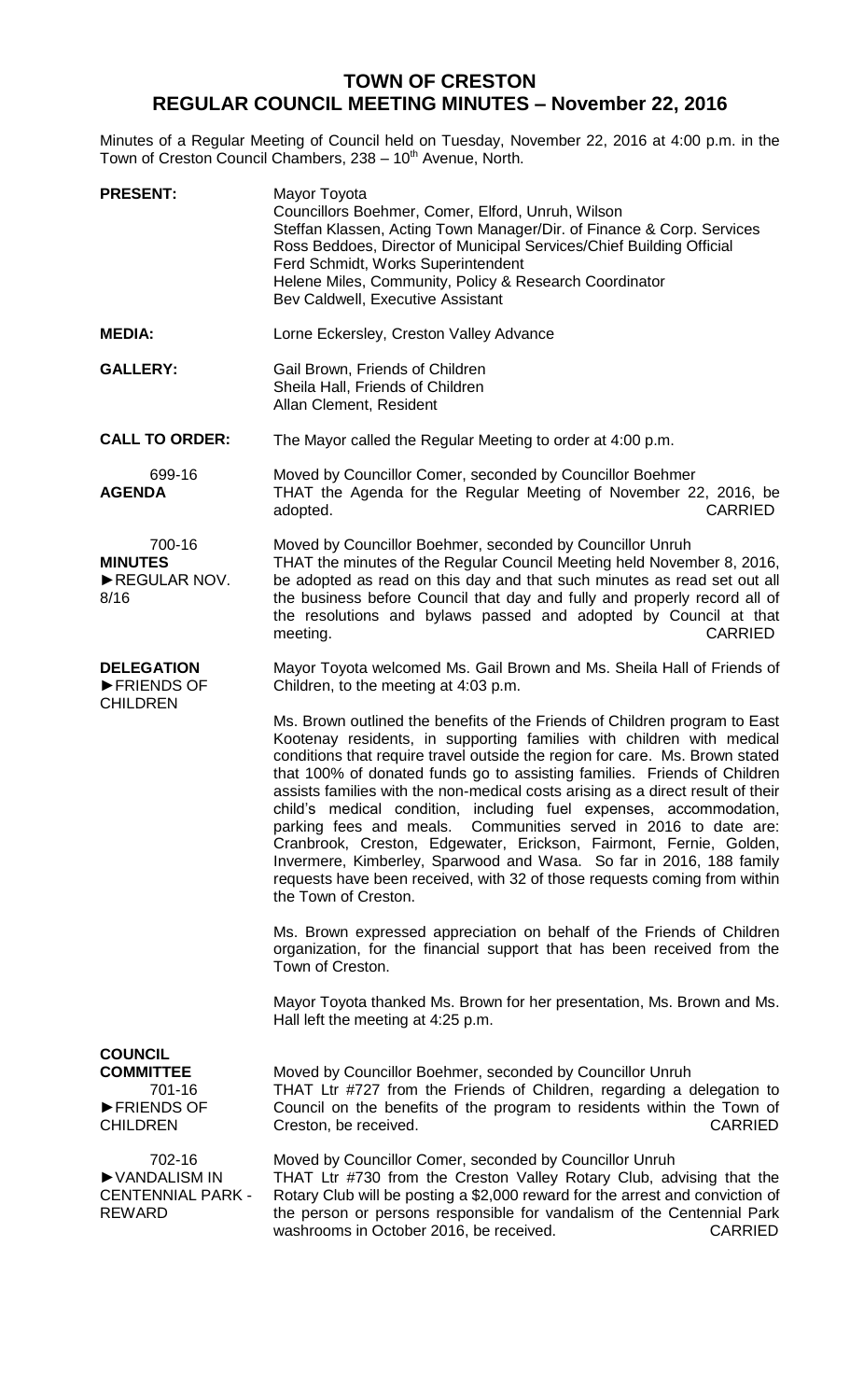| 703-16<br>RQST GRANT RE<br>2016 CHRISTMAS<br><b>HAMPER PROGRAM</b>   | Moved by Councillor Elford, seconded by Councillor Unruh<br>THAT Ltr #738 from the Creston Ministerial Association, requesting a<br>financial contribution with respect to the 2016 Christmas Hamper Program,<br>be received; THAT Council approves a donation of \$700 from the Council<br>Discretionary Grant budget, to the Creston Ministerial Association, in<br>support of its 2016 Christmas Hamper Program; AND FURTHER, THAT<br>the Creston Ministerial Association be encouraged to submit a request to<br>the Regional District of Central Kootenay Directors for Areas A, B and C<br>for additional financial support of the 2016 Christmas Hamper Program.<br><b>CARRIED</b> |
|----------------------------------------------------------------------|-------------------------------------------------------------------------------------------------------------------------------------------------------------------------------------------------------------------------------------------------------------------------------------------------------------------------------------------------------------------------------------------------------------------------------------------------------------------------------------------------------------------------------------------------------------------------------------------------------------------------------------------------------------------------------------------|
| 704-16<br>SCHIKURSKI PUMP<br><b>STN. UPGRADE</b><br><b>PROJECT</b>   | Moved by Councillor Boehmer, seconded by Councillor Unruh<br>THAT the verbal report by the Director of Municipal Services, regarding an<br>application for funding for the Schikurski Pump Station Upgrade Project,<br>be received; AND FURTHER, THAT Resolution No. 687-16 from the<br>November 8, 2016 Regular Council Meeting, be and is hereby rescinded,<br>as staff will not be submitting an application to the Ministry of Community,<br>Sport and Cultural Development for funding assistance under the Clean<br>Water and Wastewater Fund, for the Schikurski Pump Station Upgrade<br><b>CARRIED</b><br>project, at this time.                                                  |
| 705-16<br>ASSET MGMT.<br><b>PLANNING GRANT</b><br><b>APPLICATION</b> | Moved by Councillor Boehmer, seconded by Councillor Wilson<br>THAT Ltr #739 from the Manager of Engineering, regarding a funding<br>application for an Asset Management Initiative, be received; THAT staff is<br>authorized to submit an application to the Union of BC Municipalities, for<br>funding under the Asset Management Planning Program for an Asset<br>Management Data Set Completion and Verification project; AND<br>FURTHER, THAT Council supports this initiative and commits staff to<br>providing overall grant management with respect to this project. CARRIED                                                                                                       |
| <b>BYLAWS</b><br>706-16<br>BYLAW 1846<br>(ADOPTION)                  | Moved by Councillor Comer, seconded by Councillor Boehmer<br>THAT West Kootenay Inter-Community Business Licence Bylaw No. 1846,<br>2016, be adopted.<br><b>CARRIED</b>                                                                                                                                                                                                                                                                                                                                                                                                                                                                                                                   |
| <b>NEW BUSINESS</b><br>707-16<br>RQST STREET<br>LIGHT $-7TH$ AVE. N. | Moved by Councillor Boehmer, seconded by Councillor Wilson<br>THAT Ltr #749 from Ms. Karen Montgomery, requesting a street light near<br>$222 - 7th$ Avenue N., Creston, and the cutting of grass on the Canadian<br>Pacific Railway right-of-way abutting $222 - 7^{th}$ Avenue N.; be referred to<br>staff for response to Ms. Montgomery.<br><b>CARRIED</b>                                                                                                                                                                                                                                                                                                                            |
| 708-16<br>▶ VANDALISM OF<br><b>ART WORK</b>                          | Moved by Councillor Boehmer, seconded by Councillor Unruh<br>THAT the verbal report by Mayor Toyota, regarding the recent vandalism<br>of artwork (sculpture) that is privately owned, not the property of or<br>sponsored by the Town of Creston, as may be assumed by some<br>individuals, be received.<br><b>CARRIED</b>                                                                                                                                                                                                                                                                                                                                                               |
| <b>REPORTS OF REPS.</b><br>CLR BOEHMER                               | Councillor Boehmer had nothing to report at this time.                                                                                                                                                                                                                                                                                                                                                                                                                                                                                                                                                                                                                                    |
| CLR COMER                                                            | Councillor Comer reported on her attendance at the Remembrance Day<br>Service and the BC AgriFood Conference.                                                                                                                                                                                                                                                                                                                                                                                                                                                                                                                                                                             |
| CLR ELFORD                                                           | Councillor Elford reported on his attendance at the Remembrance Day<br>Service and an Official Community Plan Advisory Committee meeting.                                                                                                                                                                                                                                                                                                                                                                                                                                                                                                                                                 |
| CLR UNRUH                                                            | Councillor Unruh reported on her attendance at the Remembrance Day<br>Service, a Creston-Kootenay Foundation meeting and an Official<br>Community Plan Advisory Committee meeting.                                                                                                                                                                                                                                                                                                                                                                                                                                                                                                        |
| CLR WILSON                                                           | Councillor Wilson reported on her attendance at the Remembrance Day<br>Service and the Arts Council Craft Fair.                                                                                                                                                                                                                                                                                                                                                                                                                                                                                                                                                                           |
| MAYOR TOYOTA                                                         | Mayor Toyota reported on his attendance at the Remembrance Day<br>Service, Regional District of Central Kootenay meetings, a Fire Hall<br>Schematic Design meeting, a Creston Valley Wildlife Management Area<br>interpretive Centre meeting, the Fire Chief for a Day, and the Governor<br>General's Medal presentation to Shelagh Schmidt.                                                                                                                                                                                                                                                                                                                                              |